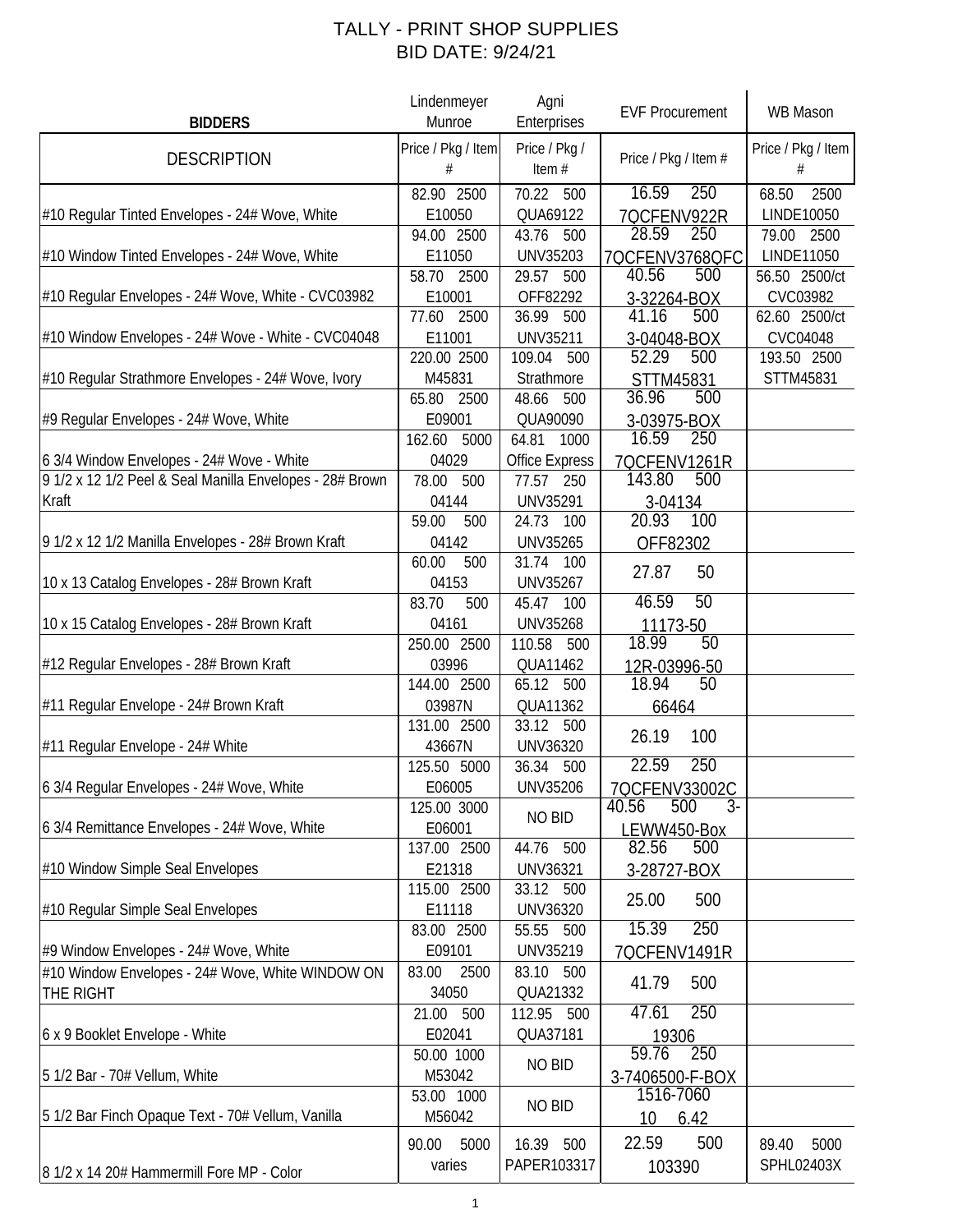| 11 x 17 65# Mohawk Brite Hue Bristol Cover - Color                  | 1000<br>98.50<br>varies Astro                | NO BID<br>28.44<br>250                           | 50.76<br>250<br>3-103937-P              |                                               |
|---------------------------------------------------------------------|----------------------------------------------|--------------------------------------------------|-----------------------------------------|-----------------------------------------------|
| 11 x 17 65# Accent Opaque Digital Smooth Cover - White<br>(#121954) | 81.00 1250<br>12195-4                        | <b>NEENAH</b><br>PAPERWAU80<br>213               | 250<br>24.03<br>121954                  | 75.60 1250/ct<br>HMM121954                    |
| 11 x 17 65# Accent Opaque Digital (#188570)                         | 74.00 1250<br>18857-0<br>56.00<br>1000       | NO BID<br>45.58<br>250                           | 250<br>42.99<br>188081l<br>64.59<br>250 | 69.00 1250/cs<br>HMM188570PK<br>49.92 1000/ct |
| 11 x 17 67# Springhill Vellum Bristol Cover - Color                 | varies                                       | B00B7MDKTI                                       | 026004                                  | SPHLOX6004                                    |
| 8 1/2 x 11 65# Mohawk Brite Hue Vellum Cover - Color                | 99.00 2000<br>varies Astro<br><b>Brights</b> | 18.47 250<br><b>INTERNATION</b><br>ALSGH026000   | 28.56<br>500<br>3-101 592-P             |                                               |
| 8 1/2 x 11 65# Springhill Opaque Offset Cover - Color               | 80.00 2500<br>varies                         | 13.87 250<br><b>INTERNATION</b><br>ALSGH026000   | 48.99<br>250<br>14054                   | 79.60 2500<br>SPHL01405X                      |
| 8 1/2 x 11 67# Springhill Vellum Bristol Cover - Color              | 53.00<br>2000<br>varies                      | 12.34 250<br><b>INTERNATION</b><br>ALSGH036000   | 10.19<br>250<br>SGH057000               | 40.72 2000/ct<br>SPHLOX6000                   |
| 8 1/2 x 11 90# Springhill Index Digital Cover - Color               | 2500<br>74.50<br>varies                      | 29.03 250<br><b>INTERNATION</b><br>ALSGH045100   | 12.84<br>250<br>45100                   | 2500/ct<br>56.20<br>SPHLOX5100                |
| 8 1/2 x 11 65# Accent Opaque Digital Cover - White                  | 74.50 2500<br>18856-0                        | 17.57 250<br><b>NEENAH</b><br>PAPERWAU91<br>904  | 250<br>14.24<br>188560                  | 67.00 2500<br>HMM188560                       |
| 11 x 17 60# Springhill Opaque Offset Digital Colors                 | 77.50<br>2500<br>varies                      | NO BID                                           | 45.99<br>500<br>24033                   |                                               |
| 11 x 17 80# Finch Opaque Smooth - Bright White (#1008-<br>8018)     | 66.50 1500<br>1008-8018                      | 37.01<br>250<br><b>INTERNATION</b><br>ALGH015110 | 40.56<br>250<br>3-2508-8024-I-P         |                                               |
| 8 1/2 x 11 20# Hammermill Fore MP Colors                            | 64.00<br>5000<br>varies                      | 12.88 500<br>HPHAM168030                         | 500<br>15.03<br>102210                  | 42.20 5000/ct<br>WBM22201XX                   |
| 8 1/2 x 11 20# Mohawk Brite Hue Color                               | 104.00<br>5000<br>varies Astro               | NO BID<br>44.76 500                              | 25.56<br>500<br>3-103894-P              |                                               |
| 8 1/2 x 11 24# Strathmore Writing Wove - Ivory                      | 5000<br>243.00<br>300-029                    | <b>MOHAWK</b><br>FINESTT30002<br>9<br>33.83 500  | 51.39<br>500<br>300-029                 | 221.00 5000<br>STT300029                      |
| 8 1/2 x 11 24# Strathmore Writing Wove - White                      | 242.00<br>5000<br>300-220                    | <b>MOHAWK</b><br><b>FINESTT30003</b><br>3        | 33.36<br>500<br>3-300018-P              | 221.00 5000<br>STT300220                      |
| 2 part 8 1/2 x 11 Carbonless Black Print Reverse                    | 167.00<br>2500<br>sets 3R12850               | 164.92 5000<br>XER3R12850                        | 169.00<br>2500<br>5887NCASE             | 142.70 2500<br>sets<br><b>NCR5887N</b>        |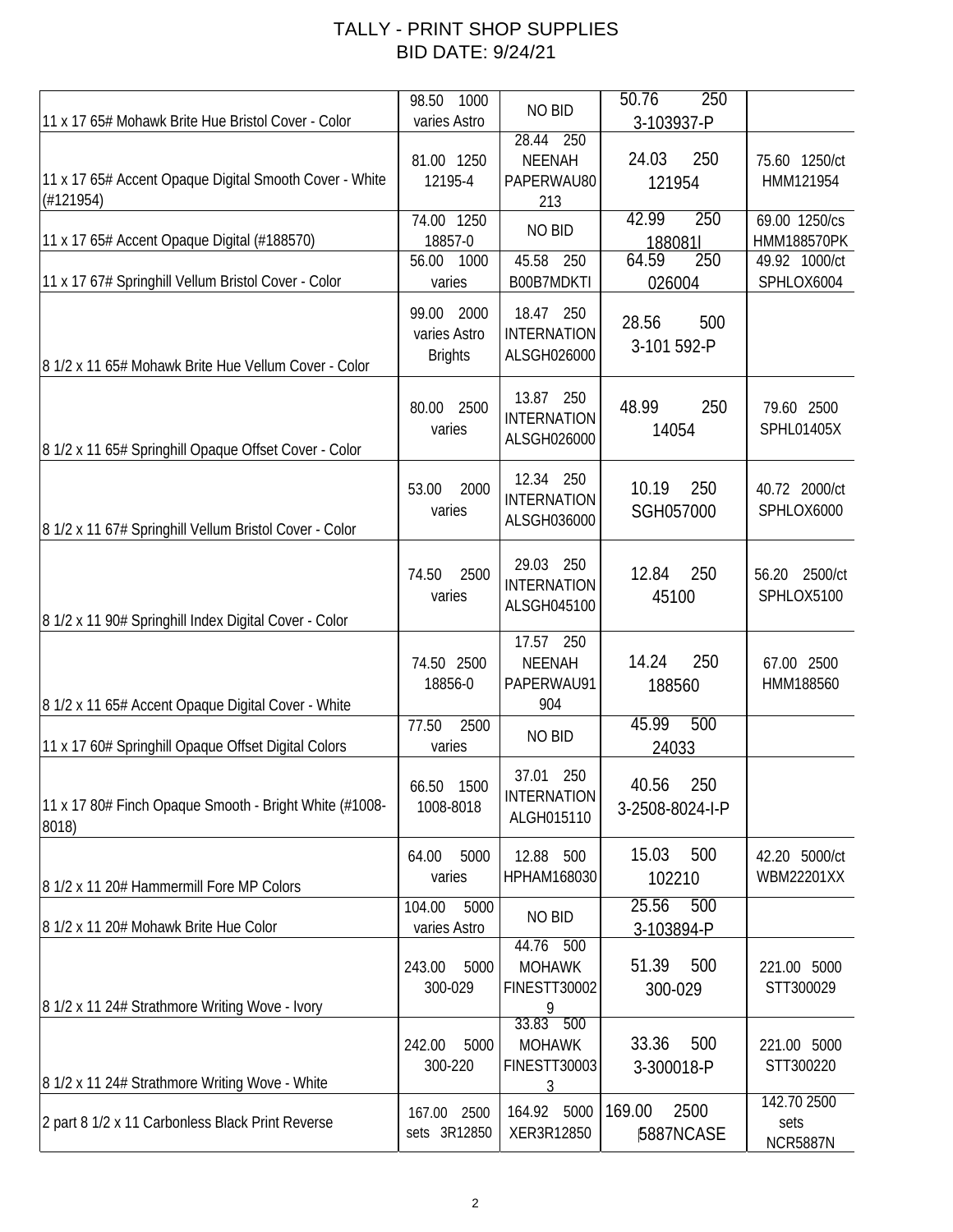| 3 part 8 1/2 x 11 Carbonless Black Print Reverse                                                                         | 177.00<br>1670<br>sets 3R12854              | 179.18 5010<br>XER3R12854                          | 48.50<br>500<br>5900                            | 159.30 1670<br>sets<br><b>NCR5900N</b> |
|--------------------------------------------------------------------------------------------------------------------------|---------------------------------------------|----------------------------------------------------|-------------------------------------------------|----------------------------------------|
| 4 part 8 1/2 x 11 Carbonless Black Print Reverse                                                                         | 194.00 1250<br>sets 3R12856                 | 187.48 5000<br>XER3R12856                          | 500<br>49.22<br>5925                            | 168.60 1250<br>sets<br><b>NCR5915N</b> |
| 2 part 8 1/2 x 14 Carbonless Black Print Reverse                                                                         | 250.00 2500<br>sets 3R12852                 | NO BID                                             | 41.80<br>250                                    |                                        |
| 3 part 8 1/2 x 14 Carbonless Black Print Reverse                                                                         | 560.00<br>1670<br>sets 5902N                | NO BID                                             | 34.93<br>500<br>PSDEC-3-85-14                   |                                        |
| 8 1/2 x 11 80# Finch Opaque Digital Cover - White (#2508-<br>8004)                                                       | 79.00<br>2000<br>2508-8004                  | NO BID                                             | 38.79<br>250<br>2508-8004                       |                                        |
| 8 1/2 x 11 80# Finch Opaque Text - Bright White (#1008-<br>8004)<br>8 1/2 x 11 80# Hammermill Color Copy Digital Cover - | 64.00<br>3000<br>1008-8004<br>91.00<br>2000 | NO BID<br>250<br>15.11                             | 24.97<br>500<br>3-1008-8004-I-P<br>33.99<br>250 | 2000/ct<br>84.00                       |
| White (#120023)                                                                                                          | 12002-3                                     | HAM120023<br>28.65 250                             | 120023                                          | HAM120023                              |
| 8 1/2 x 11 70# International Offset Smooth - White                                                                       | 4000<br>62.00<br>05335                      | <b>INTERNATION</b><br>ALSGH015101                  | 13.90<br>500<br>1881761                         | 55.84 4000<br>HMM05335                 |
| 8 1/2 x 11 65# Mohawk Skytone Vellum Cover - Color                                                                       | 188.00 2500<br>varies                       | 28.32 250<br><b>INTERNATION</b><br>ALSGH097000     | $3-$<br>29.16<br>250<br>71200300-F-P            |                                        |
| 8 1/2 x 11 60# Accent Opaque Digital Text Smooth -<br>White (# 109355)                                                   | 62.25 5000<br>10935-5                       | 17.37 250<br><b>NEENAH</b><br>PAPERWAU22<br>401    | 500<br>19.32<br>10935-5                         | 58.30 5000/ct<br>HMM109355             |
| 8 1/2 x 11 20# Copy Paper - White                                                                                        | 38.70 5000/ct<br>MON11                      | 54.41 5000<br><b>UNV21200</b>                      | 5000<br>40.59<br>433COPYPAPER                   | 33.83 5000/ct<br>WBM21200              |
| 8 1/2 x 11 20# Recycled Copy Paper - White                                                                               | 53.00<br>5000<br>5101                       | 58.52 5000<br>UNV20030                             | HAM67780<br>35.93<br>2500                       | 5000/ct<br>35.53<br>WBM20030           |
| 8 1/2 x 11 100# Everyday Digital Coated Gloss - White (#<br>65822)                                                       | 77.00 1500<br>65822                         | <b>NO BID</b>                                      | 127.98<br>$\overline{250}$<br>65822             |                                        |
| 11 x 17 60# Accent Opaque Digital Text Smooth - White<br>(# 109397)                                                      | 66.00 2500<br>10939-7                       | 36.03<br>250<br><b>NEENAH</b><br>PAPERWAU40<br>414 | 500<br>21.39<br>LIND109397                      | 61.10 2500/ct<br>HMM109397             |
| 8 1/2 x 14 60# Accent Opaque Digital Text Smooth -<br>White (#188033)                                                    | 85.00 5000<br>18803-3                       | NO BID                                             | 22.59<br>500<br>18803-3                         | 78.70<br>5000/ct<br>HMM188033          |
| 8 1/2 x 11 60# Offset Crack n Peel White Adhesive Paper<br>Permanent                                                     | 220.00 1000<br>LL2135<br>196.00 5000        | 37.51<br>750<br>UNV80011<br>45.33 500              | 1000<br>325.90<br>SC-9598<br>48.36<br>500       |                                        |
| 8 1/2 x 11 Carbonless CB-20 - White - Black Image                                                                        | 3R12858<br>148.00 5000                      | XER3R12435<br>42.86 500                            | 3-5887-P<br>54.96<br>501                        |                                        |
| 8 1/2 x 11 Carbonless CF-20 - Pink - Black Image                                                                         | 3R12865<br>43.00<br>1                       | B009R56D14<br>35.04 1                              | 3-5795-P                                        |                                        |
| Fan Apart Adhesive - 1 qt                                                                                                | 3R12590<br>15.00<br>1                       | <b>HAR</b><br>33.77 1                              | 35.68<br>1<br>16.60<br>1 jar/16 ea              | 11.37<br>$\mathbf{1}$                  |
| Padding Compound - 1 qt                                                                                                  | 26393                                       | <b>HAR</b>                                         | S-20857                                         | LIND26393                              |
| MINIMUM ORDER TO AVOID SHIPPING FEES                                                                                     | 500.00                                      |                                                    |                                                 | 1 case                                 |